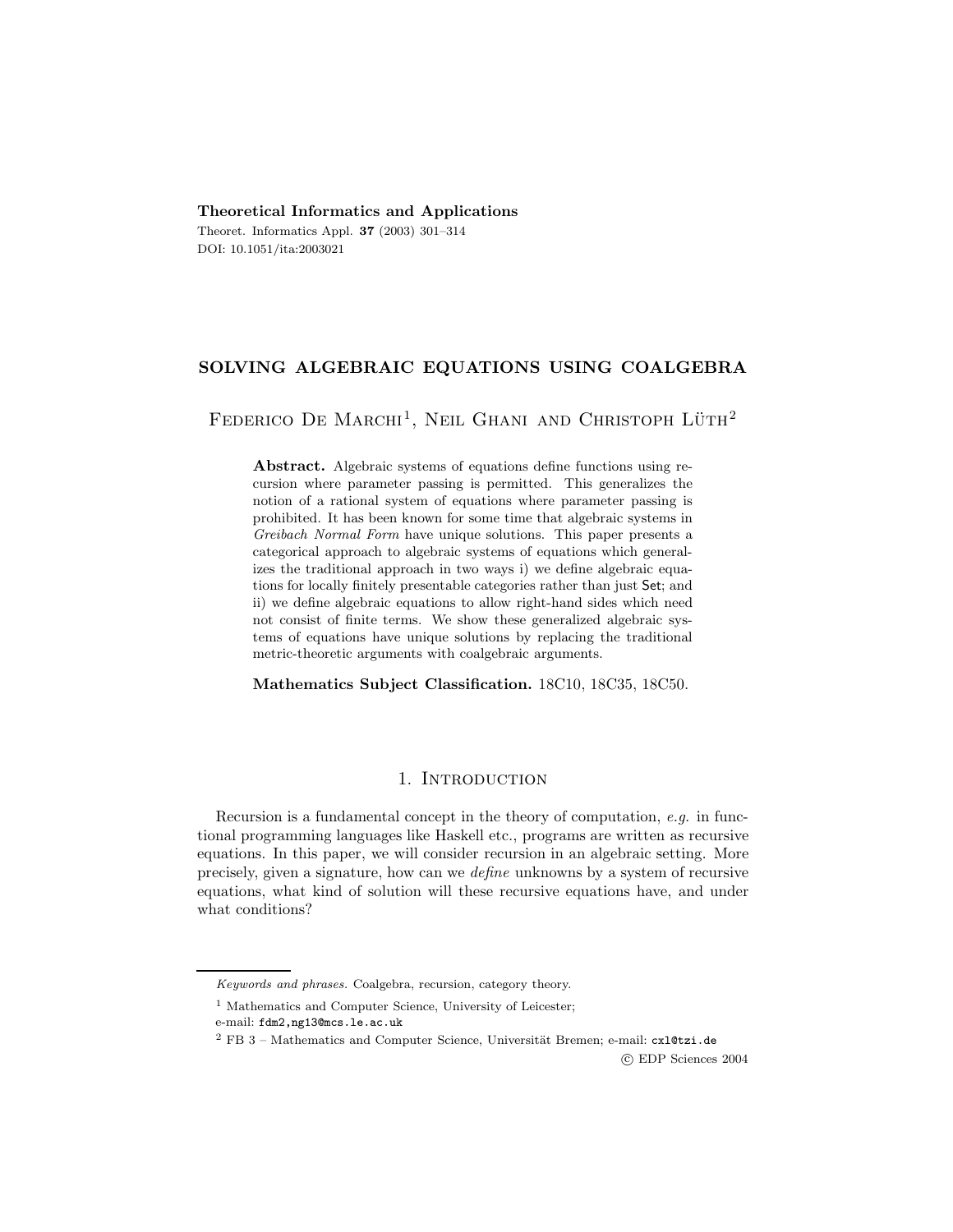If  $\Sigma$  is a signature, a  $\Sigma$ -algebraic system of equations is of the form

$$
\phi_1(x_1, \dots, x_{n_1}) = t_1(x_1, \dots, x_{n_1})
$$
  
\n
$$
\phi_2(x_1, \dots, x_{n_2}) = t_2(x_1, \dots, x_{n_2})
$$
  
\n
$$
\vdots
$$
  
\n
$$
\phi_m(x_1, \dots, x_{n_m}) = t_m(x_1, \dots, x_{n_m})
$$
\n(1)

where the unknowns  $\phi_1,\ldots,\phi_m$  form a signature  $\Omega$  and the terms  $t_1,\ldots,t_m$  are finite terms built from the signature  $\Sigma \cup \Omega$  over a countable set of variables X to which all the  $x_{i_j}$  belong. Note that nested recursion is permitted, that is to say, parameters to a recursive call are allowed to contain another recursive call, as in the equation  $\psi(x) = A(x, \psi(B(\psi(x))))$ .

The name *algebraic system* is taken from Courcelle [8]. These equations are also called *recursive program schemes* by Guessarian [12] and are also referred to as second order substitution since they equate term constructors with terms rather than simply variables with terms. In these works, it is proved that algebraic systems in *Greibach Normal Form*, *i.e.* where the right-hand sides of the equations all start with a  $\Sigma$ -constructor, have unique solutions in the complete metric space of infinite trees over  $\Sigma$ . The proof uses a least fixed point construction on this space with the distance between two trees being  $2^{-n}$  where n is the lowest depth of a difference between the trees. An algebraic system defines a map, sending an  $m$ -tuple of terms to the  $m$ -tuple consisting of the right-hand sides of the equations with the recursive calls replaced by the original m-tuple. The Greibach Normal Form condition ensures the contractivity of the map and hence the existence of its fixed point.

As an example, consider a signature  $\Sigma$  consisting of a binary symbol A and a unary symbol B, and let  $\Omega$  contain only a unary symbol  $\phi$ . Then the Σ-algebraic equation  $\phi(x) = A(x, \phi(Bx))$  has as solution the infinite Σ-term  $\phi^{\dagger}$  given below



To see this, start with  $A(x, \phi(Bx))$  and replace  $\phi(x)$  with x to obtain  $A(x, B(x))$ . Next take the term  $A(x, \phi(Bx))$  and replace  $\phi(x)$  with  $A(x, B(x))$  thus obtaining the term  $A(x, A(B(x), B(Bx)))$ . By iterating the construction, we get a Cauchy sequence, whose limit is  $\phi^{\dagger}$ . This process – repeatedly substituting a function symbol  $\phi(x)$  by the right-hand side of its defining equation – is precisely the operational semantics of a functional programming language. Viewed denotationally,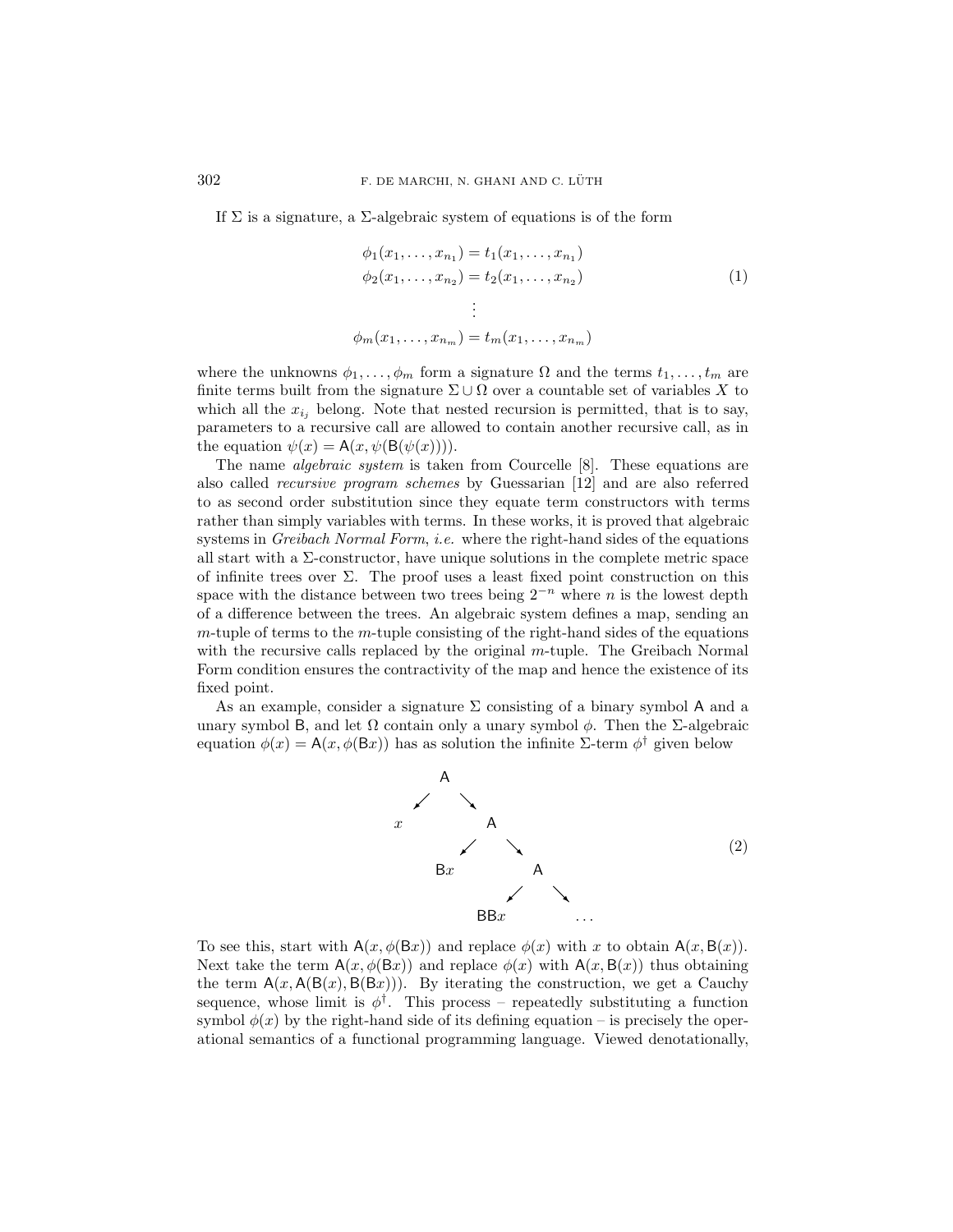this is nothing else but approximation to a fixpoint. The solutions of algebraic systems of equations are called *algebraic terms*. *Rational terms* [7, 8] are intuitively those algebraic terms which arise as solutions of systems over a signature  $\Omega$  consisting of only constant symbols or, equivalently, as solutions to recursive systems where no parameter passing occurs, *e.g.*  $\psi = A(x, \psi)$ .

Recently Moss [20], Adamek *et al.* [2,18] and ourselves [10] have been looking at categorical, specifically coalgebraic, approaches to recursion with the aim of generalizing standard concepts such as rational and algebraic terms and to a wider setting. Replacing the concrete representation of the topology on infinite trees given by the tree metric with the more abstract universal property of final coalgebras has considerably simplified reasoning and, unlike metric-based arguments, generalized smoothly to other categories.

For some time is has been known that infinite terms over a specific set of variables form a final coalgebra in much the same way that finite terms form an initial algebra. In order to define a substitution for infinite terms, [2,11,20] showed that if F is an endofunctor then the map sending each object X to the (underlying object of the) final  $X + F$ -coalgebra defines a monad  $T_F^{\nu}$ . Adamek *et al.* [1] further characterized this monad abstractly as the free completely iterative monad over F. Moving on from infinite terms, solution theorems for rational systems of equations have been proven using coalgebra [10, 18]. The natural setting for these results is that of a finitary endofunctor on a locally finitely presentable (lfp) category. The rational monad over an endofunctor is characterized as the free iterative monad in [5] thereby generalizing [7].

Given the success of the coalgebraic approach to rational terms, it is natural to ask whether coalgebra can similarly be used to enhance our understanding of algebraic terms. This paper grew out of an extended abstract presented at FICS 2002 [9] which showed that this was indeed possible. Concretely, this paper generalises algebraic systems of equations in two orthogonal ways:

- The definition of signatures, terms and substitution above is highly correlated to working over the category Set. We show how algebraic systems of equations can be defined for lfp categories;
- $\Sigma$ -algebraic systems of equations can be described as recursion over the initial  $\Sigma$ -algebra since the right hand side of each equation belongs to an initial  $\Sigma \cup \Omega$ -algebra. We generalize algebraic terms to recursion over other algebras such as infinite terms or rational terms using what we call *coalgebraic monads*.

This paper further proves a unique solution theorem covering both of these extensions and the classic solution theorems of Courcelle and Guessarian arise as a special case by taking the category to be Set and using the free monad over a signature to define the right hand sides of the equations. The generalization to lfp categories is motivated by our desire to study rational and other forms of infinite rewriting [16] while the generalization to coalgebraic monads is motivated by lazy functional languages where recursive definitions over infinite data structures are permitted.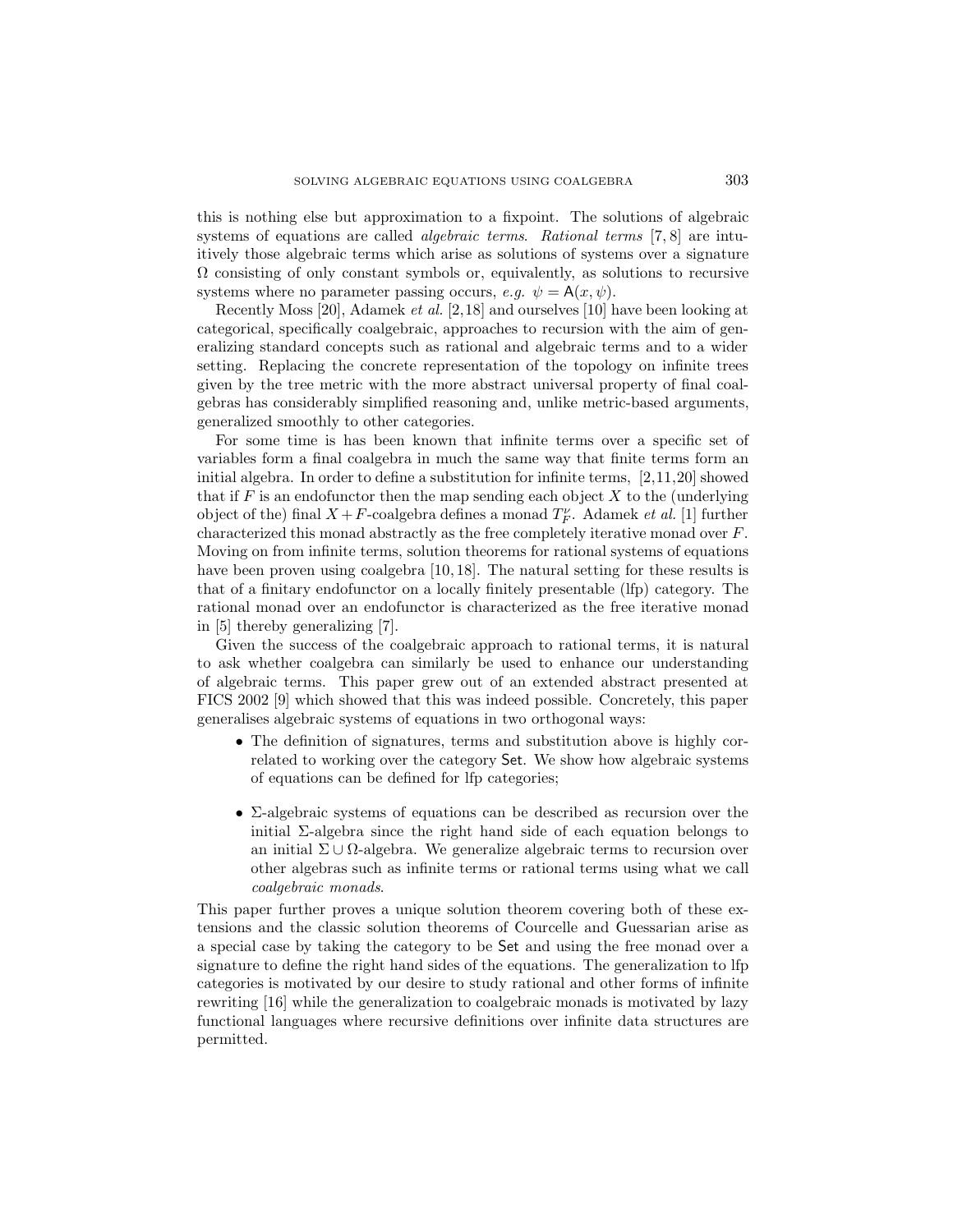Although several groups, including ourselves, have tried to reduce algebraic systems of equations to rational equations in a functor category this has so far proved impossible. Thus our results do not follow from the solution theorems for rational equations cited above. Moss also has an unpublished approach [19] to solving algebraic equations using coalgebra although his approach is more concrete, limited to the category Set and only deals with equations whose right hand sides are finite terms. At a technical level, our use of coproducts of monads gives us an elegant construction of the solution of an algebraic system. Since the first publication of this work, Milius [17] has pointed out to us in an unpublished manuscript that by working in a certain comma category many of our constructions can be explained in more abstract terms. We shall summarize his comments in the running text. We are grateful to both Moss and Milius for sharing their ideas with us.

The rest of this paper will be structured as follows: in Section 2, we will generalize algebraic equations to locally finitely presentable categories. In Section 3, we introduce the notion of a *coalgebraic monad* which allows algebraic equations to have right hand sides which are not necessarily finite terms. The main technical part of the paper is Section 4, in which we show that every such generalized algebraic system has a unique solution. We conclude with a summary and our future research plans in this area.

## 2. Algebraic equations in LFP categories

In this section, we take the traditional definition of algebraic equations and transform it into an equivalent one in terms of monads on Set. We then abstract this monadic version to get a generalized form of algebraic equation in terms of monads over a locally finitely presentable category.

First, in order to treat Courcelle's algebraic equations categorically, we need categorical analogues of signatures, finite terms, infinite terms. A signature can be given as a map  $\Sigma: \mathbb{N} \longrightarrow$  Set, mapping each number to the set of operations of that arity. The term algebra for the signature  $\Sigma$  may then be constructed as follows. Firstly, from  $\Sigma$  one constructs an associated functor  $F_{\Sigma}$ : Set  $\longrightarrow$  Set which can be thought of as mapping a set of variables X to the set  $F_\Sigma X$  of  $\Sigma$ -terms of depth 1

$$
F_{\Sigma}(X) = \coprod_{f \in \Sigma(n)} X^n.
$$
 (3)

Secondly, note that the functor  $X + F_{\Sigma}$  (where X here refers to the constantly valued  $X$  functor) gives us the set of terms of depth 1 or 0. Thus, by iterating this process we obtain the set of all terms built over a set X of variables. Formally, the set of all finite terms built over a set X of variables from a signature  $\Sigma$  is the initial  $X + F_{\Sigma}$ -algebra. In addition, the mapping sending X to (the underlying object of) the initial  $X + F_{\Sigma}$ -algebra defines the *free monad*  $T_{\Sigma}$  over  $F_{\Sigma}$ . A similar argument gives an abstract characterization of the set of finite and infinite terms: if instead of taking the initial  $X + F_{\Sigma}$ -algebra, we take the *final coalgebra* of  $X + F_{\Sigma}$ , we get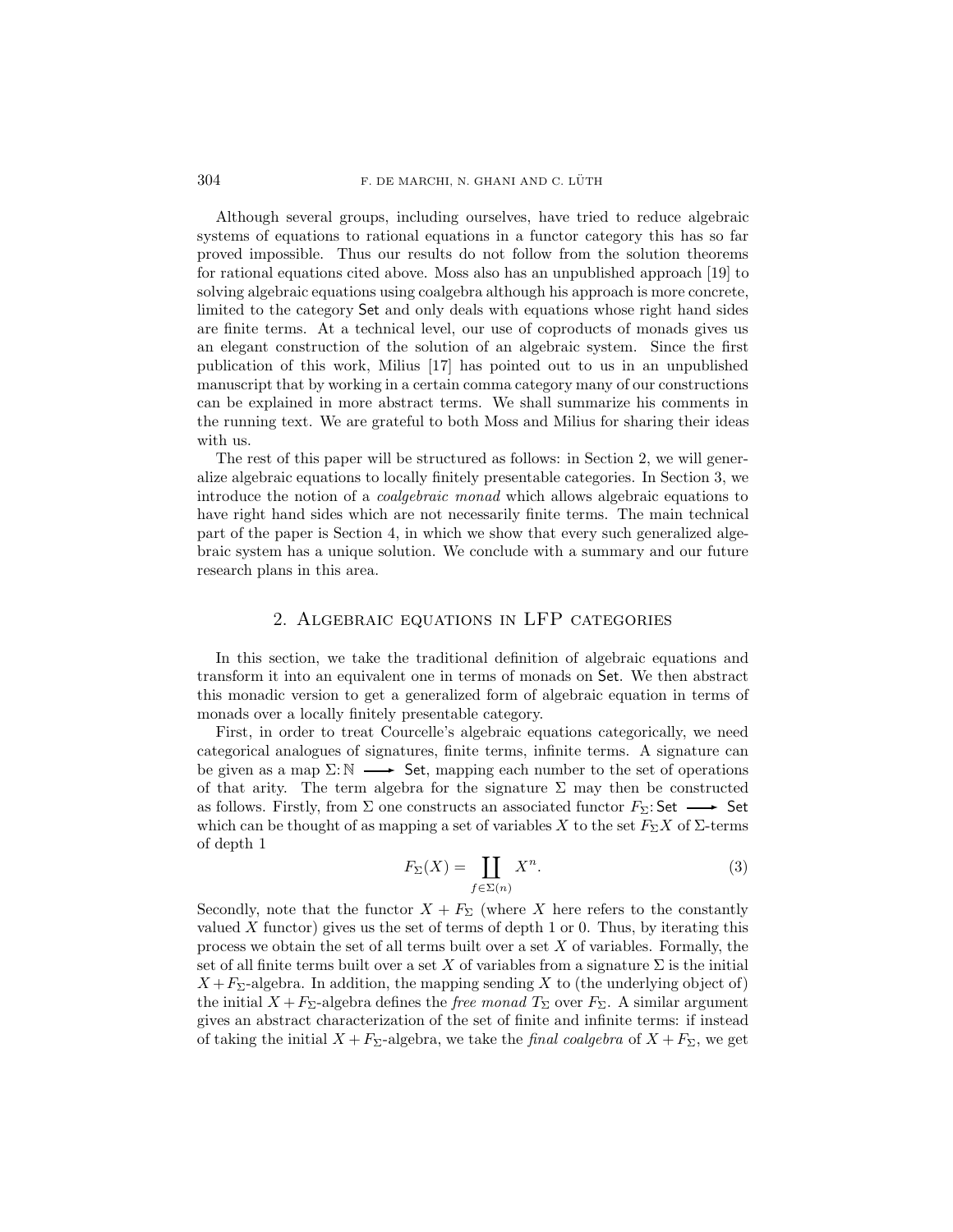the set  $T_{\Sigma}^{\nu}(X)$  of all finite and *infinite* terms. The mapping of X to  $T_{\Sigma}^{\nu}(X)$  again forms a monad meaning we have an abstract way of talking about variables and substitution.

Now recall from the introduction that we can think of an algebraic system as a morphism mapping the unknowns to their matching terms in the equation. Thinking of N as a discrete category, signatures become functors, and morphisms between them natural transformations. Then, a  $\Sigma$ -algebraic system of equations is a natural transformation from a signature  $\Omega$  (regarded as a functor) to  $T_{\Sigma+\Omega}$ . A term being in Greibach Normal Form means that its root is a symbol from  $\Sigma$ , that is, the term is actually an element of  $F_{\Sigma}T_{\Sigma+\Omega}X$ . Since our real interest lies in systems in Greibach Normal Form (and the generalization of this condition to lfp categories), we henceforth only consider such systems and just call them Σ-algebraic systems. Thus an algebraic equation is a natural transformation

$$
\Omega \longrightarrow (1 + F_{\Sigma} T_{\Sigma + \Omega}) \circ J \tag{4}
$$

where  $\Omega$  is some signature. Actually, we have allowed the mild generalization in that the right-hand side of an equation may be a variable (the  $1+$  part). This actually makes the mathematics easier and hence the inclusion. The inclusion  $J:\mathbb{N} \longrightarrow$  Set simply restricts the domain of the functor  $1 + F_{\Sigma}T_{\Sigma+\Omega}$  to agree with that of  $\Omega$ .

We have reformulated the definition of a  $\Sigma$ -algebraic equation in this way since it now becomes possible to abstract from the category Set to any *locally finitely presentable* category **C** [4] while keeping the traditional algebraic equations as special cases. We follow [14] in making the following definitions:

**Definition 2.1.** Let **C** be an lfp category. A signature for **C** is a functor  $\Sigma: \mathcal{N} \longrightarrow \mathbf{C}$  where  $\mathcal N$  is the discrete subcategory formed by a set of representatives, up to isomorphism, of the finitely presentable objects of **C**. The endofunctor  $F_{\Sigma}$  is the left Kan extension of  $\Sigma$  along the inclusion  $J: \mathcal{N} \longrightarrow \mathbf{C}$ , *i.e.*  $F_{\Sigma} = \text{Lan}_J \Sigma.$ 

We will be interested in two monads that may be constructed from a functor

### **Lemma 2.2.** *Let*  $F: C \longrightarrow C$  *be a functor. Then*

- *For each object* X*, assume the initial* X + F*-algebra exists (where* X *is regarded as the constantly valued* X*-functor). Then the map sending each object* X to the underlying object of the initial  $X + F$ -algebra defines a *monad*  $T_F$ .
- *For each object* X*, assume the final* X +F*-coalgebra exists. Then the map sending each object* X *to the underlying object of the final*  $X + F$ *-coalgebra*  $defines \ a \ monad \ T_F^{\nu}$ .

*Proof.* The first half of the lemma is folklore [13]. For the second, see [20].  $\Box$ 

As mentioned above  $T_F$  is the free monad on F and  $T_F^{\nu}$  is the free completely iterative monad on F [1]. If the functor F arises from a signature *via* Definition 2.1, we denote the associated monads  $T_{\Sigma}$  and  $T_{\Sigma}^{\nu}$ . Since  $F_{\Sigma}$  is always finitary,  $T_{\Sigma}$  always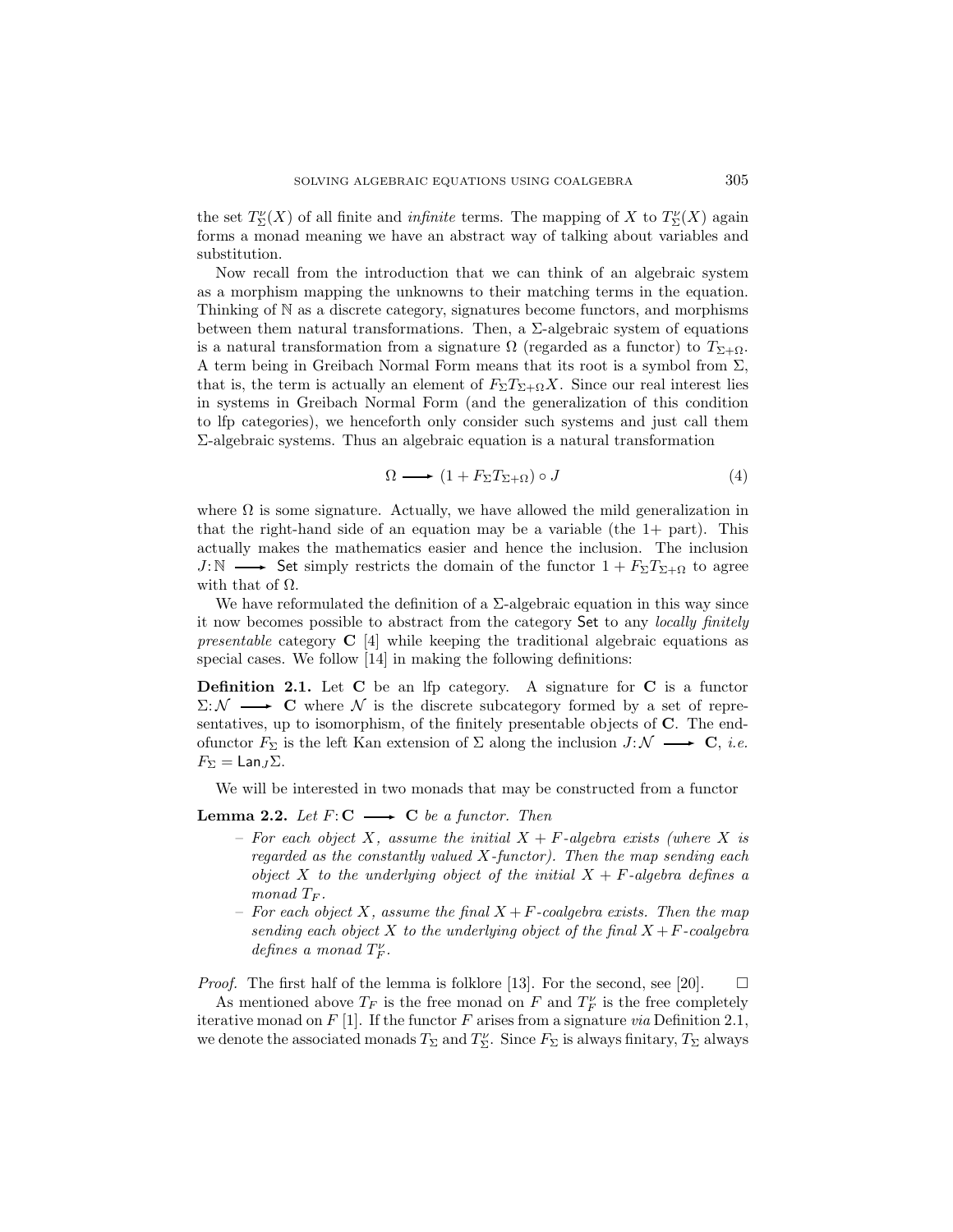exists while [3, 6] provides mild conditions on an lfp category which guarantee the existence of  $T_{\Sigma}^{\nu}$ . In the rest of this paper we shall assume  $T_{\Sigma}^{\nu}$  does indeed exist.

Equation (4) can now be taken as the definition of a  $\Sigma$ -algebraic system in any lfp category and will allow us to develop a theory of algebraic (and rational) terms within such categories. Applications are many-sorted theories where one uses  $Set<sup>n</sup>$ , term rewriting where one uses Pre, categories with structure where one uses Cat, and others [15, 22].

This achieves our first goal of defining algebraic equations over categories other than Set. Now, we would like to allow the right hand sides of equations to come from other terms algebras. The key technical idea is to replace the natural transformation of (4) with an equivalent monad morphism. That  $T_{\Sigma}$  is free means that if  $S$  is a monad on the same category, there is a bijection between monad morphisms  $T_{\Sigma} \longrightarrow S$  and signature morphisms  $\Sigma \longrightarrow S \circ J$  [14]. Under this adjunction, a  $\Sigma$ -algebraic system is given by a signature  $\Omega$  and a monad morphism

$$
T_{\Omega} \longrightarrow 1 + F_{\Sigma} T_{\Sigma + \Omega}.
$$
\n<sup>(5)</sup>

That  $1 + F_{\Sigma}T_{\Sigma+\Omega}$  is a monad follows from Lemma 3.1 below. Since coproducts are preserved by free constructions (*i.e.* left adjoints),  $T_{\Sigma+\Omega} = T_{\Sigma} \oplus T_{\Omega}$  where  $\oplus$ is the coproduct in the category of finitary monads. From [14], the coproduct of two finitary monads on an lfp category always exists and we will denote it ⊕ to distinguish it from the coproduct in the functor category which we denote by the usual +. It turns out that  $T_{\Omega}$  can be generalized to any monad E whatsoever, yielding a partial generalization of a  $\Sigma$ -algebraic system as a monad morphism

$$
E \longrightarrow 1 + F_{\Sigma}(T_{\Sigma} \oplus E). \tag{6}
$$

We cannot, however, generalize  $T_{\Sigma}$  arbitrarily since the solution of a  $\Sigma$ -algebraic equation must be in the set of finite and infinite Σ terms. The notion of a *coalgebraic monad* we introduced recently [10, 16] provides the right generalization.

## 3. Coalgebraic monads

Given an endofunctor  $F$  on a category  $C$ , we can think of an  $F$ -coalgebraic monad on  $C$  as a functor building, for each object  $X$ , some class of  $F$ -terms over variables in X. The canonical examples are the set of finite terms and the set of finite and infinite terms. However, in order to formulate a precise definition, we need the following lemma, whose proof can be found in [10, 16].

**Lemma 3.1.** *Let*  $(T, \eta, \mu)$  *be a monad on* **C** *and* F *an endofunctor on* **C***. Let*  $\tau: F \longrightarrow T$  *be a natural transformation, and let*  $\alpha = \mu.\tau_T$ . Define  $\overline{\eta} = \text{inl}: 1 \longrightarrow$ 1 + F T *, where* 1 *is the identity endofunctor, and*

$$
\overline{\mu}: 1 + FT + FT(1 + FT) \xrightarrow{1 + FT + FT\alpha} 1 + FT + FT^2 \xrightarrow{[1 + FT, F\mu]} 1 + FT.
$$

*Then,*  $(1 + FT, \overline{\eta}, \overline{\mu})$  *is a monad, and*  $\beta = [\eta, \alpha]: 1 + FT \rightarrow T$  *is a monad morphism.*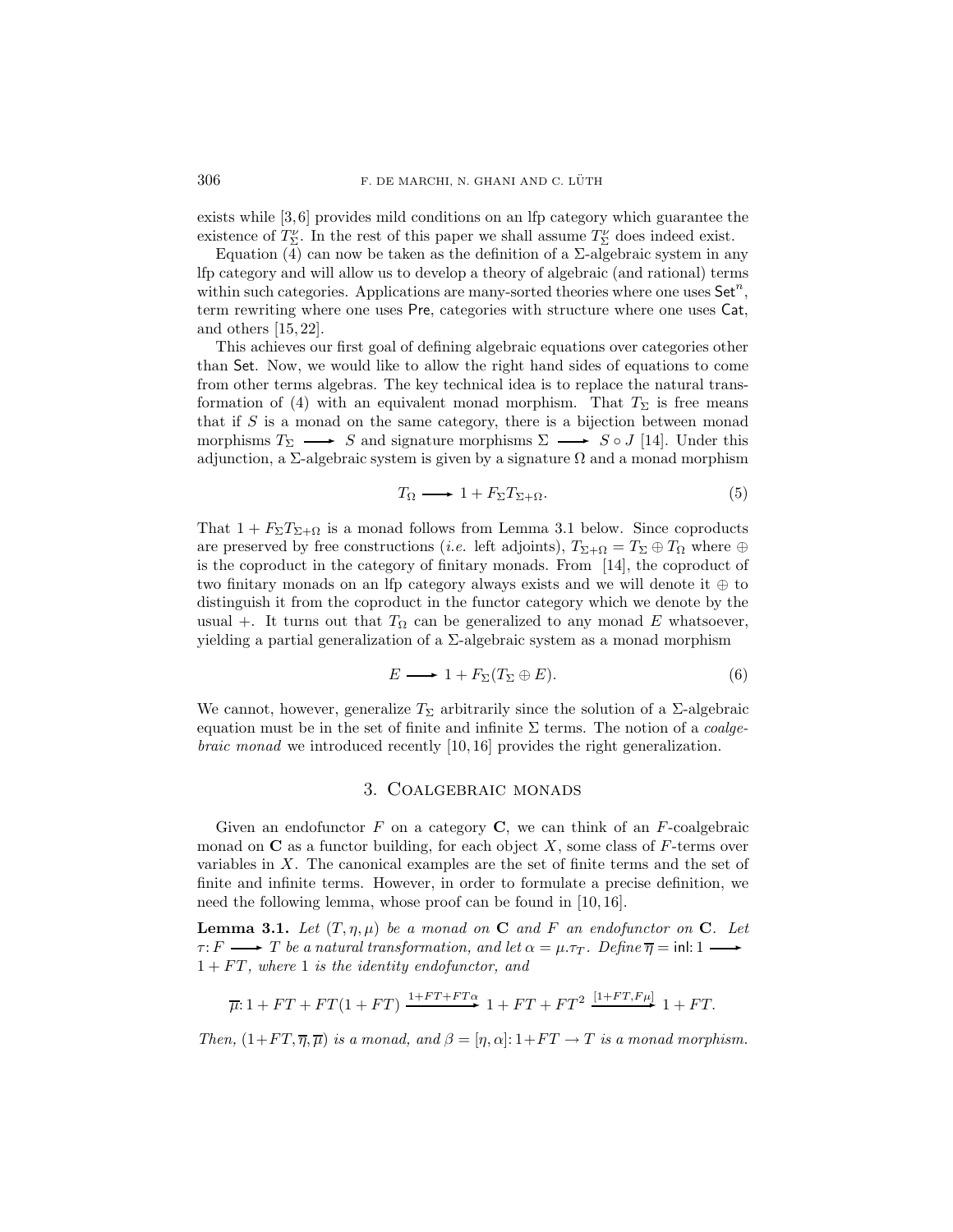A coalgebraic monad is precisely a monad for which the morphism  $\beta$  described above is an isomorphism.

**Definition 3.2** (Coalgebraic Monad)**.** Let F be an endofunctor on a category **C**. An F-coalgebraic monad on **C** is a 4-tuple  $(T, \eta, \mu, \tau)$  such that  $(T, \eta, \mu)$  is a monad on **C** and  $\tau$  is a natural transformation between F and T for which the monad morphism  $[\eta, \mu. \tau T] : 1 + FT \longrightarrow T$  is an isomorphism.

A *morphism* between two *F*-coalgebraic monads  $(T, \eta, \mu, \tau)$  and  $(T', \eta', \mu', \tau')$ is a monad morphism  $\phi$  between T and T' such that  $\phi \tau = \tau'.$ 

We now give some canonical examples of coalgebraic monads

**Example 3.3.** If  $\Sigma: \mathcal{N} \longrightarrow \mathbf{C}$  is a signature on an lfp category **C**, then the free monad  $T_{\Sigma}$  on  $F_{\Sigma}$  is  $F_{\Sigma}$ -coalgebraic. Similarly, the monad  $T_{\Sigma}^{\nu}$  is also  $F_{\Sigma}$ -coalgebraic. These results hold since  $T_{\Sigma}$  and  $T_{\Sigma}^{\nu}$  are respectively the initial and final coalgebras of the functor  $1 + F_{\Sigma} \circ -: [\mathbf{C}, \mathbf{C}] \longrightarrow [\mathbf{C}, \mathbf{C}]$  and such structure maps are always isomorphisms. This is a variable free formulation of Lemma 2.2 – see [1].

Actually, more is true. For any finitary endofunctor  $F$  on a locally finitary presentable category, the free monad  $T_F$  and the free completely iterative monad  $T_F^{\nu}$ are the initial and the final  $F$ -coalgebraic monads, respectively  $[10,16]$ . Given any other F-coalgebraic monad H, we will write  $!_H: H \longrightarrow T_F^{\nu}$  for the unique mediating morphism. Another example of a coalgebraic monad is the monad of rational terms. Again see [10]. Finally, we conjecture that the collection of algebraic terms forms a coalgebraic monad.

We are now in a position to reach a suitably abstract definition of algebraic systems, by replacing  $T_{\Sigma}$  with an F-coalgebraic monad H in the map (6).

**Definition 3.4** (Algebraic System). Let H be an F-coalgebraic monad over an arbitrary category **C**. An *algebraic system* over H consists of a monad E and a monad morphism  $e: E \longrightarrow 1 + F(H \oplus E)$ . A *solution* for e is a monad morphism  $e^{\dagger}$ :  $E \longrightarrow T_F^{\nu}$  making the following commute:

$$
E \xrightarrow{e^{\dagger}} T^{\nu}{}_{F}
$$
\n
$$
e \downarrow \qquad \qquad \cong \qquad \qquad \cong
$$
\n
$$
1 + F(H + E) \xrightarrow{1 + F[!_{H}, e^{\dagger}]} 1 + FT^{\nu}{}_{F}
$$
\n
$$
(7)
$$

In the more concrete language of sets and signatures, a solution is a mapping of the unknowns to finite or infinite terms, such that for every unknown the value of this map is the same as replacing the unknowns in the right-hand side of the equation  $$ the latter corresponds to going around the left and lower side of diagram (7).

Notice that we achieved a very high level of generality which at the same time is guaranteed to cover many examples since we can instantiate Definition 3.4 with, for example, the free monad over a signature on an lfp category. Thus instead of being able to define recursive functions using algebraic systems, our work can be thought of as allowing the definition of recursive morphisms.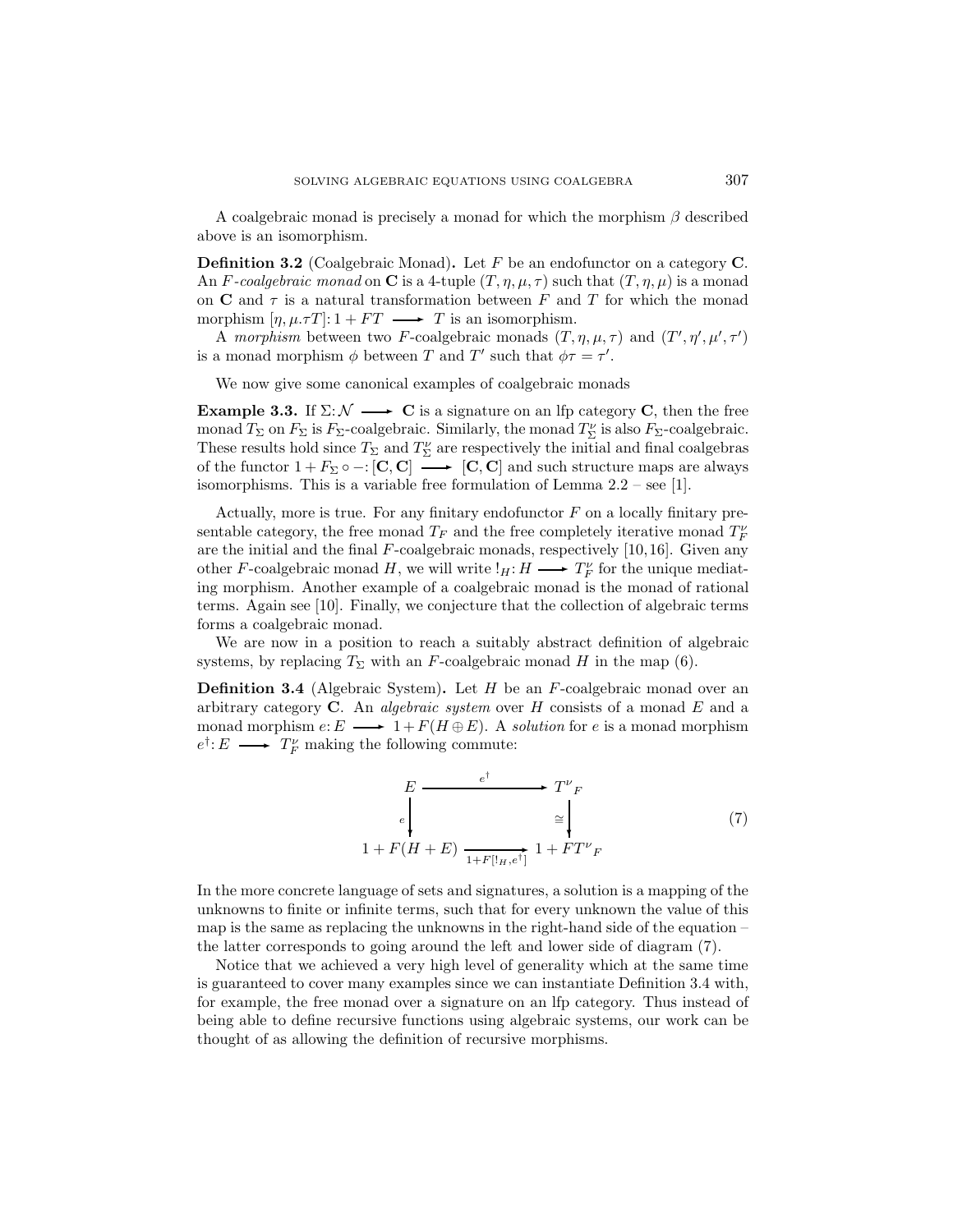#### 4. A solution theorem

We first need to introduce a couple of technical lemmas, whose purpose is to ensure that we can perform the operations we will need in the proof of the solution theorem. We consistently use the notations of Lemma 3.1.

**Lemma 4.1.** *Let*  $(H, \eta, \mu)$  *and*  $(K, \eta', \mu')$  *be two monads, and let*  $\tau: F \longrightarrow H$ and  $\tau' : F \longrightarrow K$  *be two natural transformations. Let*  $\psi : H \longrightarrow K$  *be a monad morphism such that*  $\psi \cdot \tau = \tau'$ . *Then*  $\psi$  *induces a monad morphism*  $1 + F\psi$  *between the monads*  $(1 + FH, \overline{\eta}, \overline{\mu})$  *and*  $(1 + FK, \overline{\eta'}, \overline{\mu'})$ *. Moreover,*  $\psi$  *is a*  $(1 + F \circ -)$ *-algebra morphism.*

*Proof.* It is trivial to observe that  $\psi \cdot \overline{\eta} = \overline{\eta'}$ , because  $\psi \cdot \eta = \eta'$ . The fact that multiplication is preserved is proven by the following diagram

$$
1 + FH + FH(1 + FH) \xrightarrow{\text{H-FW}} 1 + FK + FK(1 + FK)
$$
\n
$$
1 + FH + FH(1 + \mu \tau_{H}) \xrightarrow{\text{H-FK}} 1 + FK + FK(1 + \mu' \tau_{K}')
$$
\n
$$
1 + FH + FH(1 + H) \xrightarrow{\text{H-FW}} 1 + FK + FK(1 + K)
$$
\n
$$
1 + FH + FH(\eta, H) \xrightarrow{\text{H-FK}} 1 + FK + FK(\eta', K)
$$
\n
$$
1 + FH + FH^{2} \xrightarrow{\text{H-FW}} 1 + FK + FK^{2}
$$
\n
$$
1 + FH + FH^{2} \xrightarrow{\text{H/FW}} 1 + FK + FK^{2}
$$
\n
$$
1 + FH \xrightarrow{\text{H/FW}} 1 + FE
$$
\n
$$
1 + FH \xrightarrow{\text{H/FW}} 1 + FE
$$
\n
$$
1 + FH \xrightarrow{\text{H/FW}} 1 + FE
$$

which commutes because, by assumption,  $\psi$  is a monad morphism and  $\psi \tau = \tau'$ . This shows that  $1 + F\psi$  is a monad morphism.

To show that  $\psi$  is an algebra morphism amounts to show that

$$
[\eta',\mu'.\tau_K'].(1+F\psi)=\psi.[\eta,\mu.\tau_H],
$$

which splits along its two components as  $\eta' = \psi \cdot \eta$  and  $\mu' \cdot \tau_K' \cdot F \psi = \psi \cdot \mu \cdot \tau_H$ . The first holds because  $\psi$  is a monad morphism, whereas the second holds again by the properties of  $\psi$ :

$$
\mu'.\tau'_K.F\psi = \mu'.K\psi.\tau'_H = \mu'.K\psi.\psi_H.\tau_H = \mu'.\psi^2.\tau_H = \psi.\mu.\tau_H.
$$

Milius has pointed out to us [17] that Lemmas 3.1 and 4.1 can be expressed more abstractly as follows. Given a functor  $F: \mathbb{C} \longrightarrow \mathbb{C}$ , form the comma category  $F/\text{Mon}(\mathbf{C})$  whose object consists of monads T equipped with natural transformations  $\tau: F \longrightarrow T$  and whose maps  $\psi: (\tau, T) \longrightarrow (\tau', T')$  are monad morphisms  $\psi: T \longrightarrow T'$  such that  $\psi: \tau = \tau'$ . Then Lemmas 3.1 and 4.1 amount to defining a copointed endofunctor  $\mathcal{F}: F/\text{Mon}(\mathbf{C}) \longrightarrow F/\text{Mon}(\mathbf{C})$ .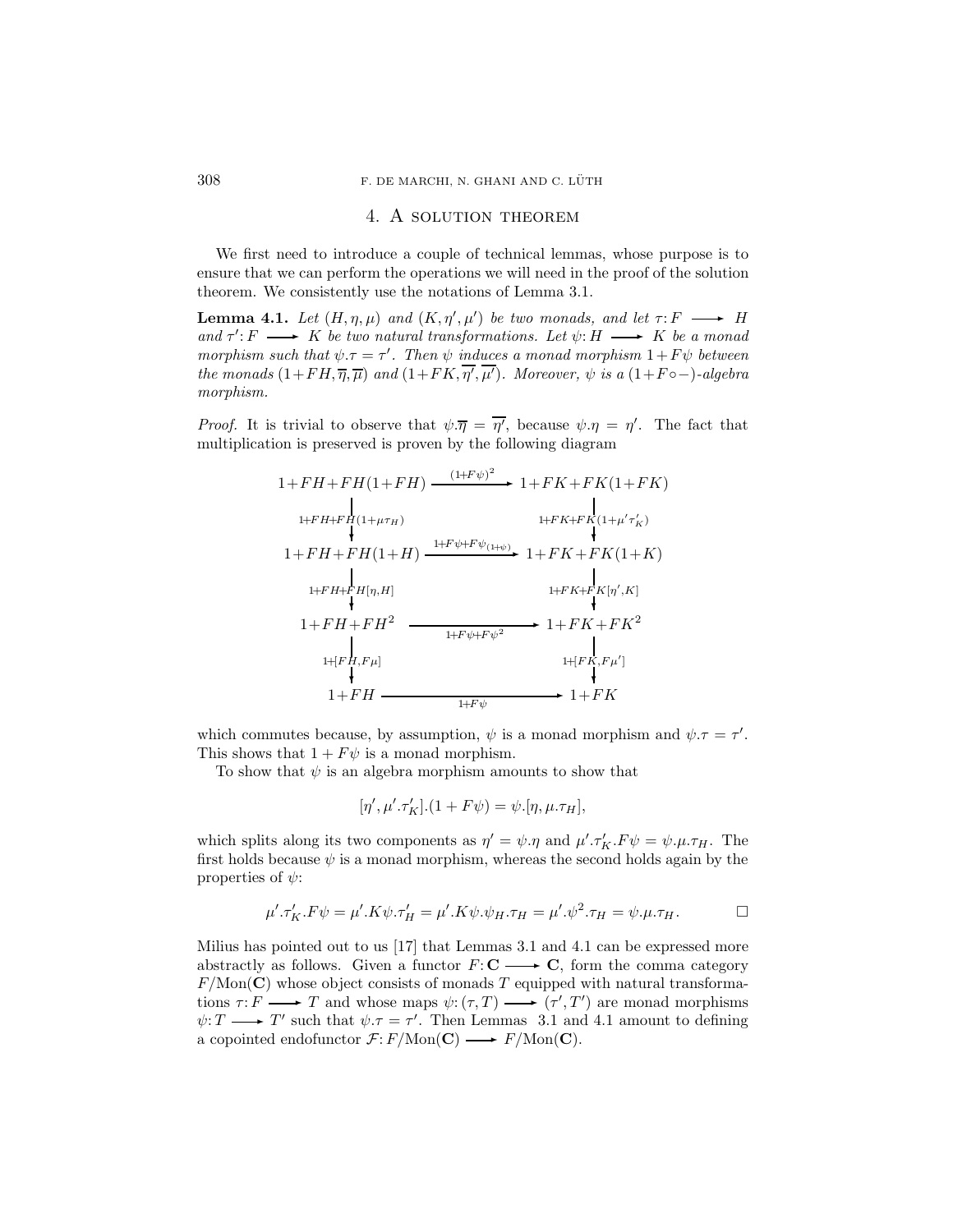Furthermore, Milius points out that our next lemma states that  $T_F^{\nu}$ , which is the final  $(1 + F \circ -)$ -coalgebra, is also the final *F*-coalgebra.

**Lemma 4.2.** *Let*  $T^{\nu}X$  *be the final*  $X+F$ -coalgebra (therefore  $T^{\nu}$  *is the final* (1+F $\circ$  $-$ *)*-coalgebra, and it is a monad  $[2]$ ). Let H be a monad and  $\tau$ :  $F \longrightarrow H$  a natural *transformation. Suppose also that there is a monad morphism*  $\gamma: H \longrightarrow 1 + FH$ *such that*  $\gamma \tau = \text{inr} \ F$   $\tau \longrightarrow 1 + FH$ , making H a  $(1 + F \circ -)$ *-coalgebra. Then, the unique morphism*  $\sigma$  *to the final such coalgebra*  $T^{\nu}$  *is also a monad morphism.* 

$$
H \xrightarrow{\sigma} T^{\nu}
$$
\n
$$
\begin{bmatrix}\n\\ \gamma \\
\\ 1 + FH \xrightarrow{1 + F\sigma} 1 + FT^{\nu}\n\end{bmatrix}
$$
\n(8)

#### *Proof.*

Let us call i the final coalgebra structure from  $T^{\nu}$  to  $1 + FT^{\nu}$ , which, because of Lambek's Lemma, is an isomorphism, with inverse  $i^{-1}$ . Using the same notation as in Lemma 3.1, we can depict the situation in the following diagram



where the two leftmost triangles commute, as well as the square involving  $\gamma$ . Let us write  $\eta^{\nu}$  and  $\mu^{\nu}$  for the unit and multiplication of the monad  $T^{\nu}$ . Then, all we need to prove is that  $\sigma \eta = \eta^{\nu}$  and  $\sigma \mu = \sigma^2 \mu^{\nu}$ . The first equality follows because

$$
\sigma \eta = \sigma \beta \text{inl} = i^{-1} i \sigma \beta \text{inl} = i^{-1} (1 + F \sigma) \gamma \eta = i^{-1} (1 + F \sigma) \text{inl} = i^{-1} \text{inl} = \eta^{\nu}.
$$

A bit more work is needed in order to prove that  $\sigma$  respects multiplication. In order to achieve this, we will show that both  $\sigma\mu$  and  $\sigma^2\mu^{\nu}$  are coalgebra morphism from the same  $(1 + F \circ -)$ -coalgebra into  $T^{\nu}$ ; finality of  $T^{\nu}$  will then prove them equal. Here is the diagram relative to  $\sigma\mu$ .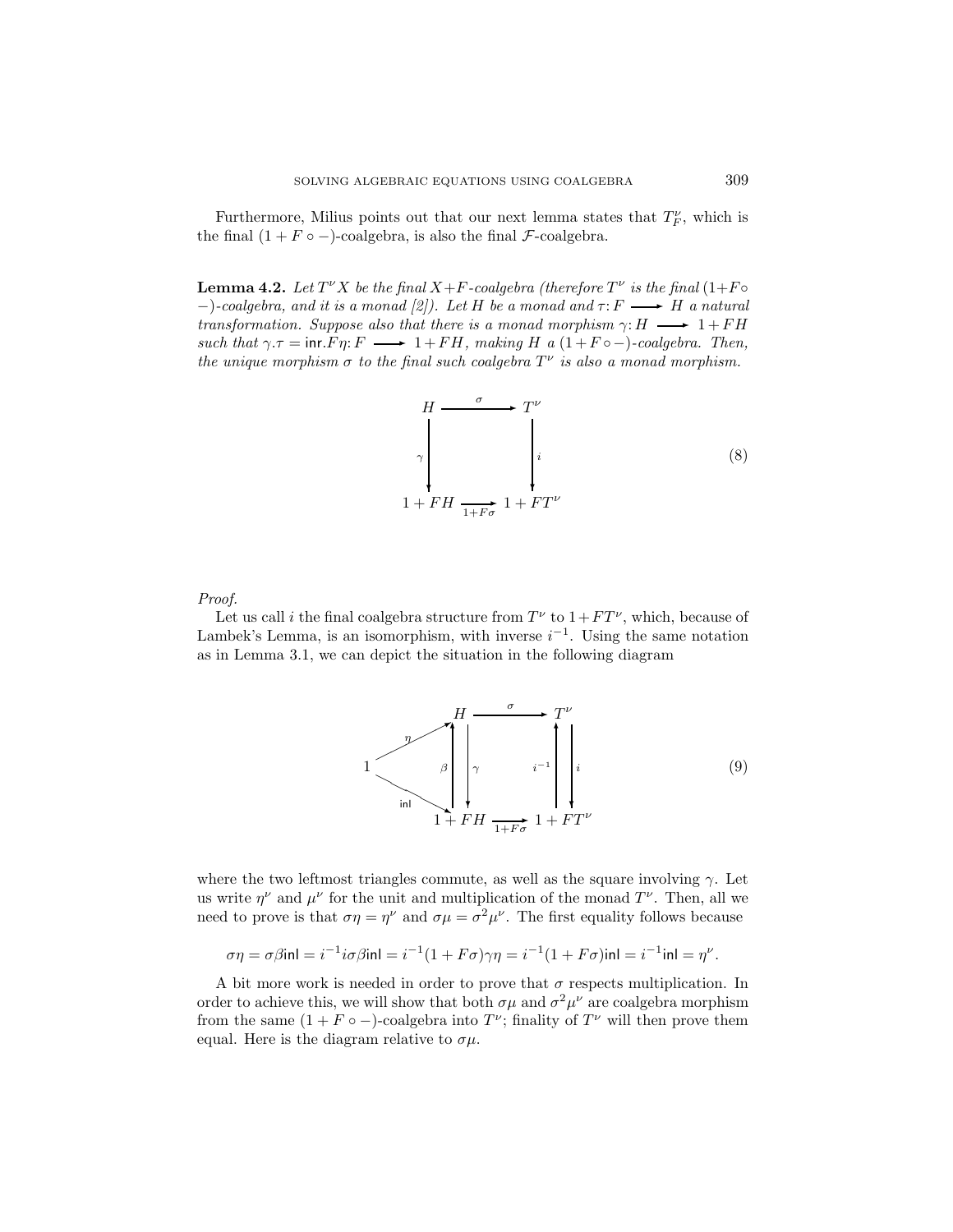$$
H^{2} \longrightarrow H \longrightarrow T^{\nu}
$$
\n
$$
\downarrow
$$
\n
$$
(1 + FH)H
$$
\n
$$
(1 + FH)H
$$
\n
$$
1 + FH + FH(1 + FH)
$$
\n
$$
1 + FH + FH^2
$$
\n
$$
1 + FH + FH^2
$$
\n
$$
1 + FH + FH^2
$$
\n
$$
1 + FH^2 \longrightarrow [1 + FH, Fu]
$$
\n
$$
1 + FH^2 \longrightarrow 1 + FH \longrightarrow 1 + FH \longrightarrow 1 + FT^{\nu}
$$
\n
$$
(10)
$$

Here the commutativity of the top-left cell is just the fact that  $\gamma$  is a monad morphism.

The diagram for  $\sigma^2 \mu^{\nu}$  is slightly more complicated.

$$
H^{2} \longrightarrow H^{2} \longrightarrow H^{2} \longrightarrow T^{\nu^{2}} \longrightarrow T^{\nu^{2}} \longrightarrow T^{\nu}
$$
\n
$$
H + FH^{2} \longrightarrow T^{\nu + FH)\sigma} T^{\nu} + FH^{2} \longrightarrow T^{\nu + FHT^{\nu} \longrightarrow T^{\nu + FFT^{\nu^{2}}}
$$
\n
$$
H + FH^{2} \longrightarrow T^{\nu + FHT^{\nu} \longrightarrow T^{\nu + FFT^{\nu^{2}}}
$$
\n
$$
H + FH^{2} \longrightarrow T^{\nu + FHT^{\nu} \longrightarrow T^{\nu + FFT^{\nu^{2}}}
$$
\n
$$
H + FH^{2} \longrightarrow T^{\nu + FHT^{\nu} \longrightarrow T^{\nu + FFT^{\nu^{2}}}
$$
\n
$$
H + FH^{2} \longrightarrow T^{\nu + FFT^{\nu} \longrightarrow T^{\nu^{2}} \longrightarrow T^{\nu + FFT^{\nu^{2}}}
$$
\n
$$
H + FH^{2} \longrightarrow T^{\nu + FFT^{\nu} \longrightarrow T^{\nu + FFT^{\nu^{2}}}
$$
\n
$$
H + FH^{2} \longrightarrow T^{\nu + FFT^{\nu} \longrightarrow T^{\nu + FFT^{\nu}} \longrightarrow T^{\nu + FFT^{\nu^{2}}}
$$
\n
$$
H + FH^{2} \longrightarrow T^{\nu + FFT^{\nu} \longrightarrow T^{\nu + FFT^{\nu}} \longrightarrow T^{\nu + FFT^{\nu^{2}}}
$$
\n
$$
H + FH^{2} \longrightarrow T^{\nu + FFT^{\nu} \longrightarrow T^{\nu + FFT^{\nu}} \longrightarrow T^{\nu + FFT^{\nu}} \longrightarrow T^{\nu + FFT^{\nu} \longrightarrow T^{\nu + FFT^{\nu}} \longrightarrow T^{\nu + FFT^{\nu}} \longrightarrow T^{\nu + FFT^{\nu} \longrightarrow T^{\nu + FFT^{\nu}} \longrightarrow T^{\nu + FFT^{\nu} \longrightarrow T^{\nu + FFT^{\nu}} \longrightarrow T^{\nu + FFT^{\nu} \longrightarrow T^{\nu + FFT^{\nu}} \longrightarrow T^{\nu + FFT^{\nu + FFT^{\nu}} \longrightarrow T^{\nu + FFT^{\nu + FFT^{\nu}} \longrightarrow T^{\nu + FFT^{\nu + FFT^{\nu}} \longrightarrow T^{\nu + FFT^{\nu + FFT^{\nu}} \longrightarrow T^{\nu + FFT^{\nu + FFT^{\nu}} \longrightarrow T^{\nu + FFT^{\nu + FFT^{\nu}} \longrightarrow T^{\nu + FFT^{\nu + FFT^{\nu}} \longrightarrow T^{\nu
$$

Unfortunately, the two coalgebras are not the same, in that in the second case, after applying  $\gamma_H$ , one applies the identity on  $FH^2$ , whereas in the first case one applies  $FH(\beta, \gamma)$ . This requires one more observation to close the proof. In diagram (11) the identity on  $FH^2$  in the middle arrow of the left side is eventually followed by the map  $FH\sigma$ . Now, because of the universal property of  $\sigma$ , if we can show that  $\beta.\gamma$  is a  $(1 + F \circ -)$ -coalgebra morphism, then we have that necessarily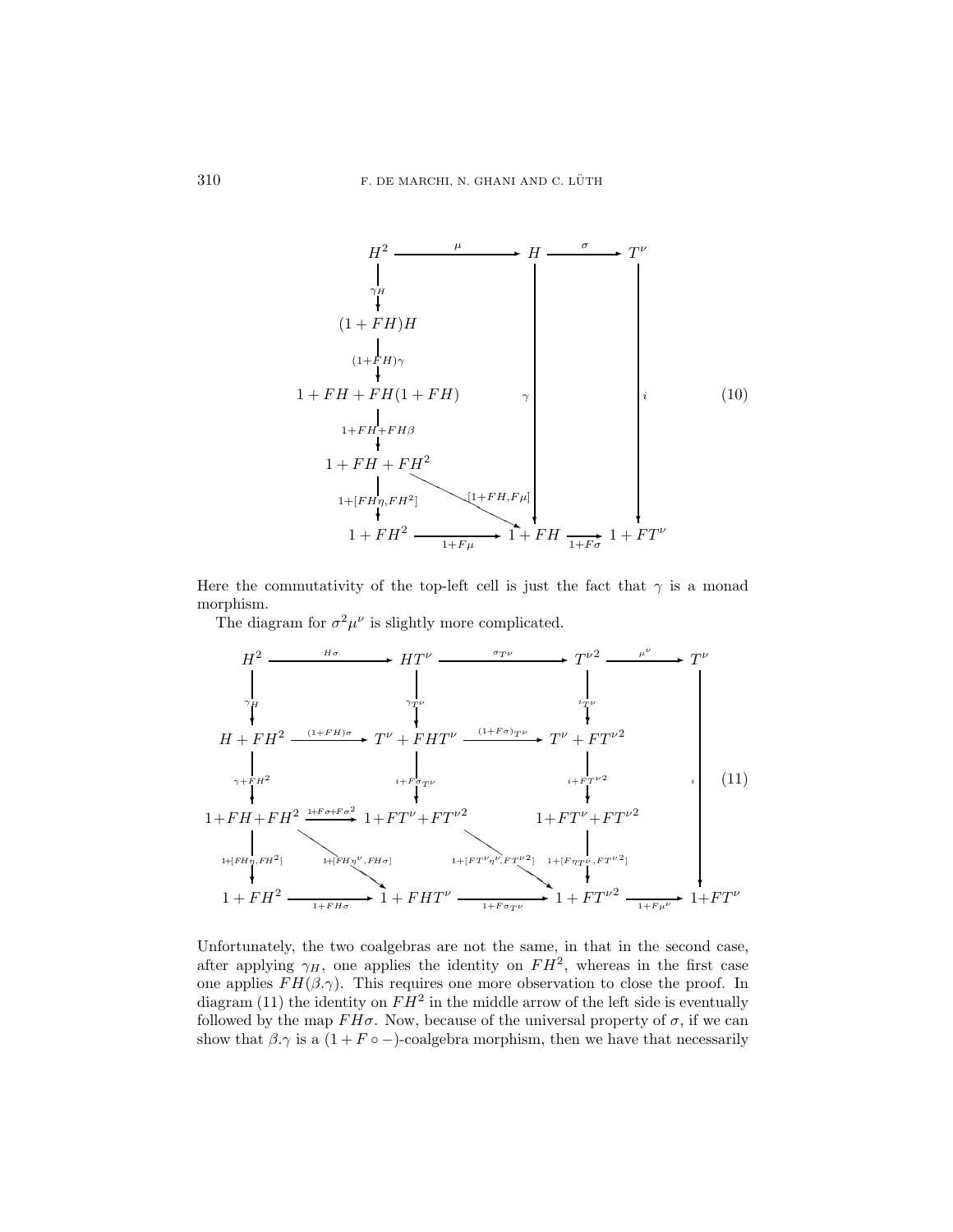$\sigma = \sigma \beta$ . because they are both the (unique) coalgebra homomorphism from H to  $T^{\nu}$ , therefore we can safely substitute the coalgebra structure in (11) by the one in (10). In other words, we want to show that

$$
\gamma.\beta.\gamma = (1 + F\beta).(1 + F\gamma).\gamma
$$

which follows by commutativity of the following diagram, when precomposing the two outermost paths with  $\gamma$ .



Here the left triangle is just the definition of  $\beta$ ; the bottom square commutes because  $\gamma$  is a monad morphism; the right triangle commutes because of how  $\overline{\mu}$  is defined, and, finally, the top square commutes because

$$
(\text{inr.}F\eta)_{1+FH.} + F\gamma = (\gamma.\tau)_{1+FH.}F\gamma = \gamma_{1+FH.}H\gamma.\tau_H = \gamma^2.\tau_H. \Box
$$

We can now state the solution theorem and give its proof.

**Theorem 4.3** (Solution Theorem). If  $e: E \longrightarrow 1 + F(H \oplus E)$  *is an algebraic system over a coalgebraic monad*  $(H, \eta, \mu, \tau)$ *, then e has a unique solution.* 

*Proof.* By composing  $\tau$  with the injection of H into  $H \oplus E$ , one gets a natural transformation  $\tau': F \longrightarrow H \oplus E$ , which by Lemma 3.1 induces a monad structure on  $1 + F(H \oplus E)$ . Moreover, the equality  $\tau' = \text{inl.}\tau$  is satisfied by construction of  $\tau'$ , therefore, because of Lemma 4.1, there is also a monad morphism  $1 +$ Finl:  $1 + FH \longrightarrow 1 + F(H \oplus E)$ , which, being H coalgebraic, leads to a monad morphism  $\delta: H \longrightarrow 1 + F(H \oplus E)$  (just precompose  $1 + F$ inl with the isomorphism between H and  $1 + FH$ . Copairing  $\delta$  with the equation morphism e gives a monad morphism  $[\delta, e]: H \oplus E \longrightarrow 1 + F(H \oplus E)$ , which endows  $H \oplus E$  with a  $(1 + F \circ -)$ coalgebra structure. We therefore have a coalgebra morphism to the final coalgebra  $\beta: H \oplus E \longrightarrow T^{\nu}$ , and we want to use Lemma 4.2 to show that it is a monad morphism. Precomposition with the second injection into the coproduct will then be our candidate solution morphism  $e^{\dagger}: E \longrightarrow T^{\nu}$ . In order to apply the lemma (where the H is now replaced by  $H \oplus E$ ), we have to show that  $[\gamma, e] \cdot \tau' = \text{inr.} F \eta'$ , where  $\eta'$  is the unit of  $H \oplus E$ . But, since the coproduct is in the category of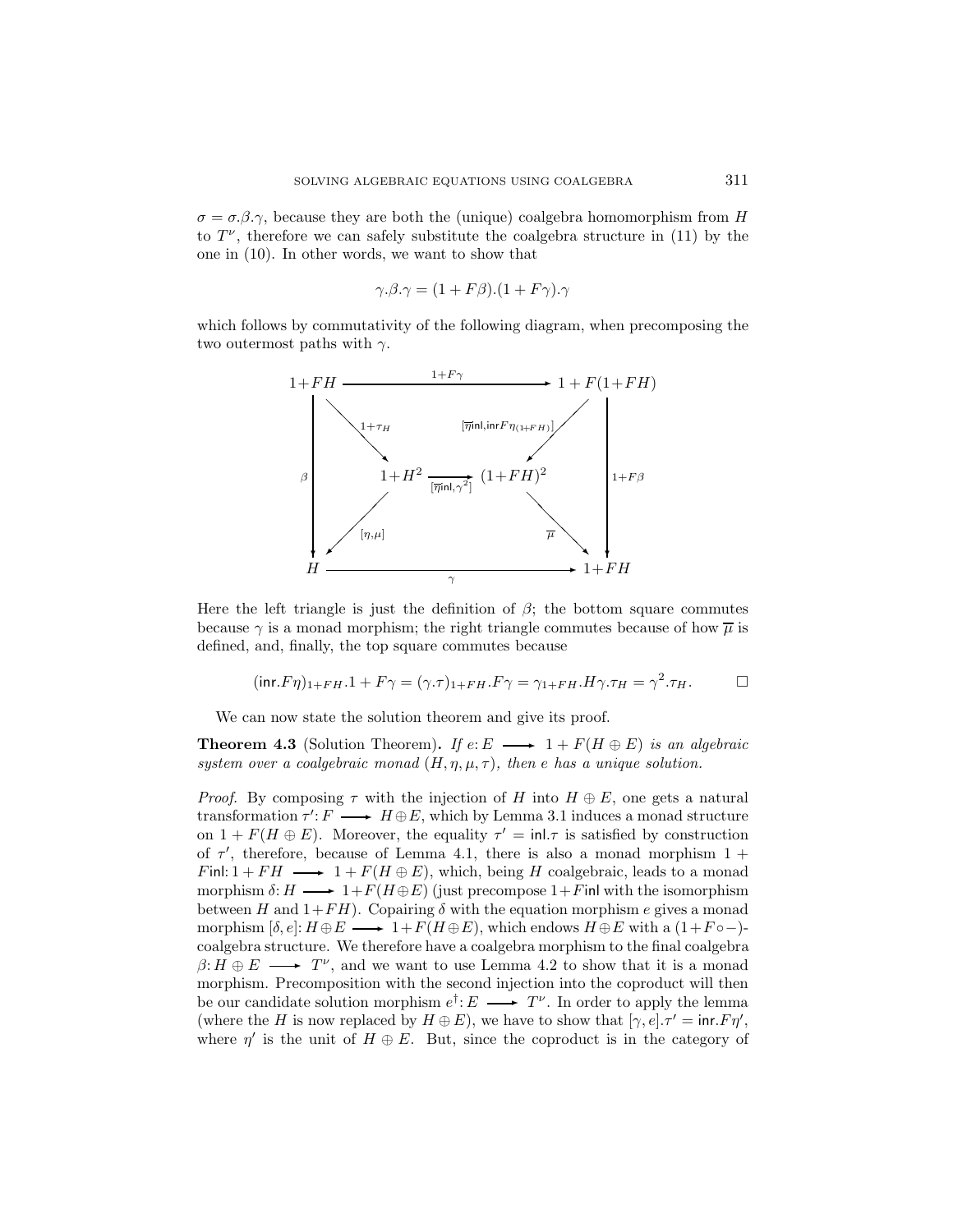monads, one has that the left injection is a monad morphism, hence  $\eta' = \text{inl.}\eta$ . From this and the fact that  $H$  is coalgebraic, we get that

$$
[\gamma, e] \cdot \tau' = [\gamma, e] \cdot \text{inl} \cdot \tau = (1 + F \text{inl}) \cdot \text{inr}' \cdot F \eta = \text{inr} \cdot F \text{inl} \cdot F \eta = \text{inr} \cdot F \eta',
$$

where inr' is the injection of FH in  $1 + FH$ , inl maps H to  $H \oplus E$ , and inr is the inclusion of  $F(H \oplus E)$  in  $1 + F(H \oplus E)$ .

All we have to do now is to show that diagram (7) commutes, but this trivially follows by looking at the second component of the commuting diagram (8), where H is now replaced by  $H \oplus E$ .

Now suppose  $d: E \longrightarrow T^{\nu}$  is another solution of the algebraic system. By copairing it with the mediating morphism  $!_H$ , one gets a  $(1 + F \circ -)$ -coalgebra morphism from  $H \oplus E$  to  $T^{\nu}$ , which is therefore the same morphism as  $\gamma$ . By precomposing with the right injection, now, one gets that  $d = e^{\dagger}$ , thus showing the uniqueness of the solution morphism.  $\Box$ 

## 5. Conclusion and further work

In this paper, we have introduced a coalgebraic treatment of algebraic equations which generalized the standard treatment of algebraic systems in two directions. Firstly, we defined algebraic systems for arbitrary lfp categories. Secondly, we allowed the right hand sides of equations to be not just be a finite term, but to be given by a coalgebraic monad. This includes having infinite terms or rational terms as the right hand side of an equation. In the main section of the paper, we have shown that every such generalized system of algebraic equations has a unique solution.

An open question at this point is whether algebraic terms form a monad and whether this monad has a universal property, thereby extending the analogous results for rational terms [5]. Since we can encode algebraic terms as rational terms with explicit substitution operators which can be given by first-order operations and equations (which can be given by monad [21]), we conjecture it holds for algebraic terms as well.

Infinite rewriting aims to identify a well behaved class of infinite sequences of rewrites. On the one hand, we want to accept as many infinite rewrite sequences as possible so as to avoid being over-prescriptive. On the other hand, over-generality leads to a bad meta-theory. *Rational rewriting* considers those infinite terms which are rational terms and allows rewriting on them by allowing recursively defined rewrites. For example, let C be a binary symbol,  $\psi_1^{\dagger}$  be the solution of  $\psi_1 =$  $C(A, \psi_1)$  and  $\psi_2^{\dagger}$  be the solution of  $\psi_2 = C(B, \psi_2)$ . Then if  $r: A \longrightarrow B$  is a finite rewrite, the equation  $r' = C(r, r')$  would have as solution the infinite rewrite  $\psi_1^{\dagger} \longrightarrow \psi_2^{\dagger}$  which performs an r rewrite on the left hand branch under each node labelled C. Categorically, defining not just infinite terms but also infinite rewrites between them means a shift from the category Set to the category **Pre** in the vein of [15]. However, this rational rewriting is over-prescriptive in that the canonical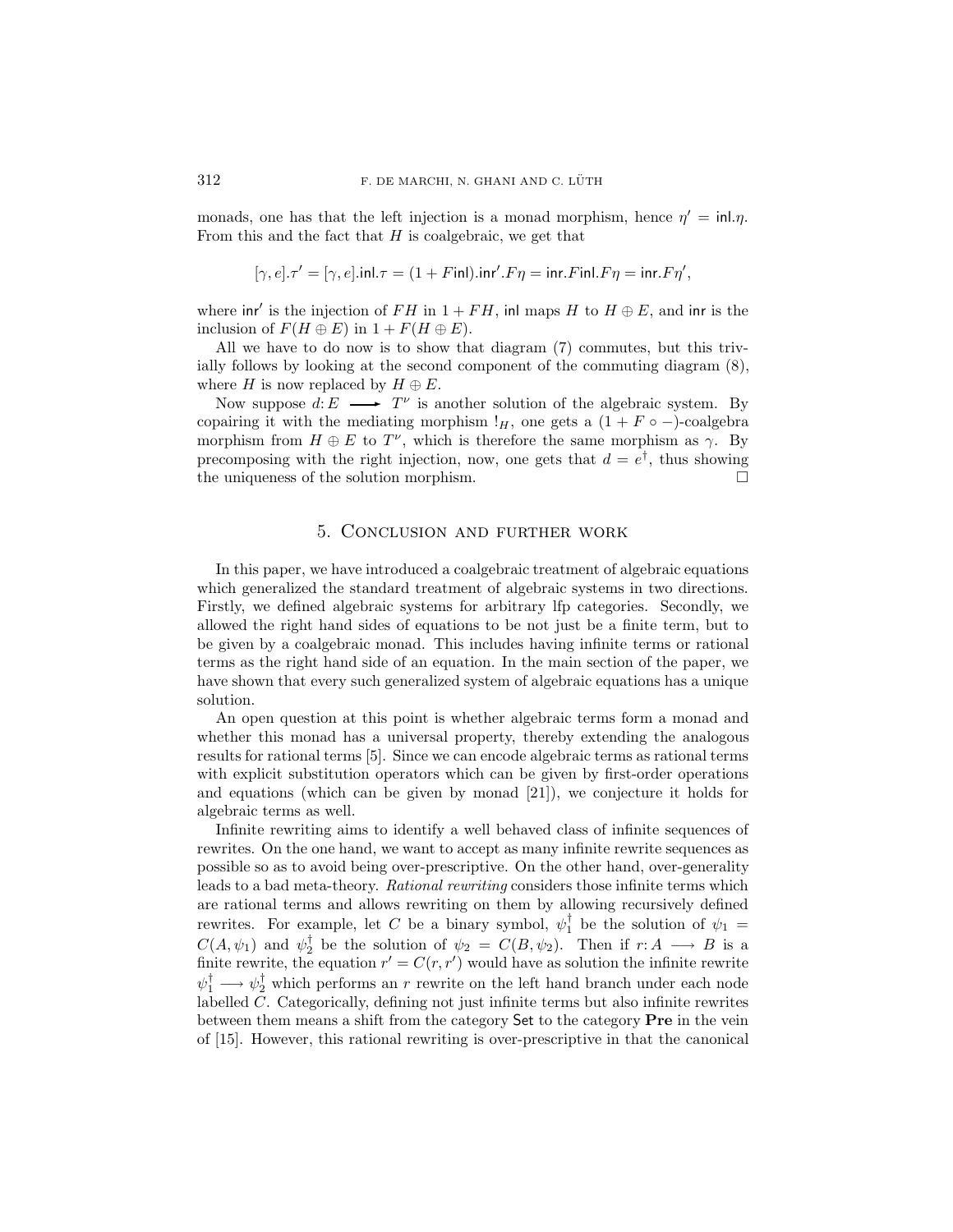motivation for infinite rewriting is the implementation of lazy functional languages where recursion involving parameter passing is fundamental. Thus there are strong motivations for generalizing *rational rewriting* to *algebraic rewriting* by defining infinite rewrites recursively using parameter passing.

More speculatively, we are interested in a coalgebraic treatment of recursively defined geometric objects such as Sierpinskis triangle, Mandelbrot sets and other fractal like objects. While the recursive nature of these objects is clear, it is currently still unclear to us as to exactly which category one should be working in. Once this is understood, this would be a very exciting application.

#### **REFERENCES**

- [1] P. Aczel, J. Adámek, S. Milius and J. Velebil, Infinite trees and completely iterative theories: A coalgebraic view. Theor. Comput. Sci. **300** (2003) 1-45.
- [2] P. Aczel, J. Adámek and J. Velebil, A coalgebraic view of infinite trees and iteration, in Proceedings 4th Workshop on Coalgebraic Methods in Computer Science, CMCS'01, edited by A. Corradini, M. Lenisa and U. Montanari, Genova, Italy, 6–7 April 2001. Elsevier, Electronics Notes Theor. Comput. Sci. **44** (2001).
- [3] J. Ad´amek, Final coalgebras are ideal completions of initial algebras. J. Log. Comput. **12** (2002) 217-242.
- [4] J. Adámek and J. Rosicky, Locally Presentable and Accessible Categories. Cambridge University Press, London Math. Soc. Lecture Notes **189** (1994).
- [5] J. Adámek, S. Milius and J. Velebil, Free iterative theories: A coalgebraic view. Math. Struct. Comput. Sci. **13** (2003) 259-320.
- [6] M. Barr, Terminal coalgebras for endofunctors on sets. Available from ftp://www.math.mcgill.ca/pub/barr/trmclgps.zip (1999).
- [7] C.C. Elgot, S.L. Bloom and S. Tindell, On the algebraic structure of rooted trees. J. Comp. Syst. Sci. **16** (1978) 361-399.
- [8] B. Courcelle, Fundamental properties of infinite trees. Theor. Comput. Sci. **25** (1983) 95- 169.
- [9] N. Ghani, C. Lüth and F. De Marchi, Coalgebraic approaches to algebraic terms, in Fixed Points in Computer Science, edited by Z. Esik and A. Ingólfsdóttir. BRICS Notes Series **6-8**, July 20–21 **NS-02-2** (2002).
- [10] N. Ghani, C. Lüth and F. De Marchi, Coalgebraic monads, in Proc. 5th Workshop on Coalgebraic Methods in Computer Science, edited by L.M. Moss, Grenoble, France, 6– 7 April (2002).
- [11] N. Ghani, C. Lüth, F. De Marchi and J. Power, Algebras, coalgebras, monads and comonads, in Proceedings 4th Workshop on Coalgebraic Methods in Computer Science, edited by A. Corradini, M. Lenisa and U. Montanari, Genova, Italy, 6-7 April 2001. Elsevier, Electronics Notes Theor. Comput. Sci. **44** (2001).
- [12] I. Guessarian, Algebraic Semantics. Springer-Verlag, Lecture Notes Comput. Sci. **99** (1979).
- [13] G.M. Kelly, A unified treatment of transfinite constructions. Bull. of Austral. Math. Soc. **22** (1980) 1-83.
- [14] G.M. Kelly and A.J. Power, Adjunctions whose counits are equalizers, and presentations of finitary monads. J. Pure Appl. Algebra **89** (1993) 163-179.
- [15] C. Lüth and N. Ghani, Monads and modular term rewriting, in Proc. 7th Int. Conf. on Category Theory and Computer Science, edited by E. Moggi and G. Rosolini, Santa Margherita Ligure, Italy, 4–6 September 1997. Springer-Verlag, Lecture Notes Comput. Sci. **1290** 69-86 (1997).
- [16] F. De Marchi, Monads in Coalgebra. Ph.D. thesis, Univ. of Leicester (2003) (Submitted).
- [17] S. Milius, *Final coalgebras in categories of monads* (unpublished).